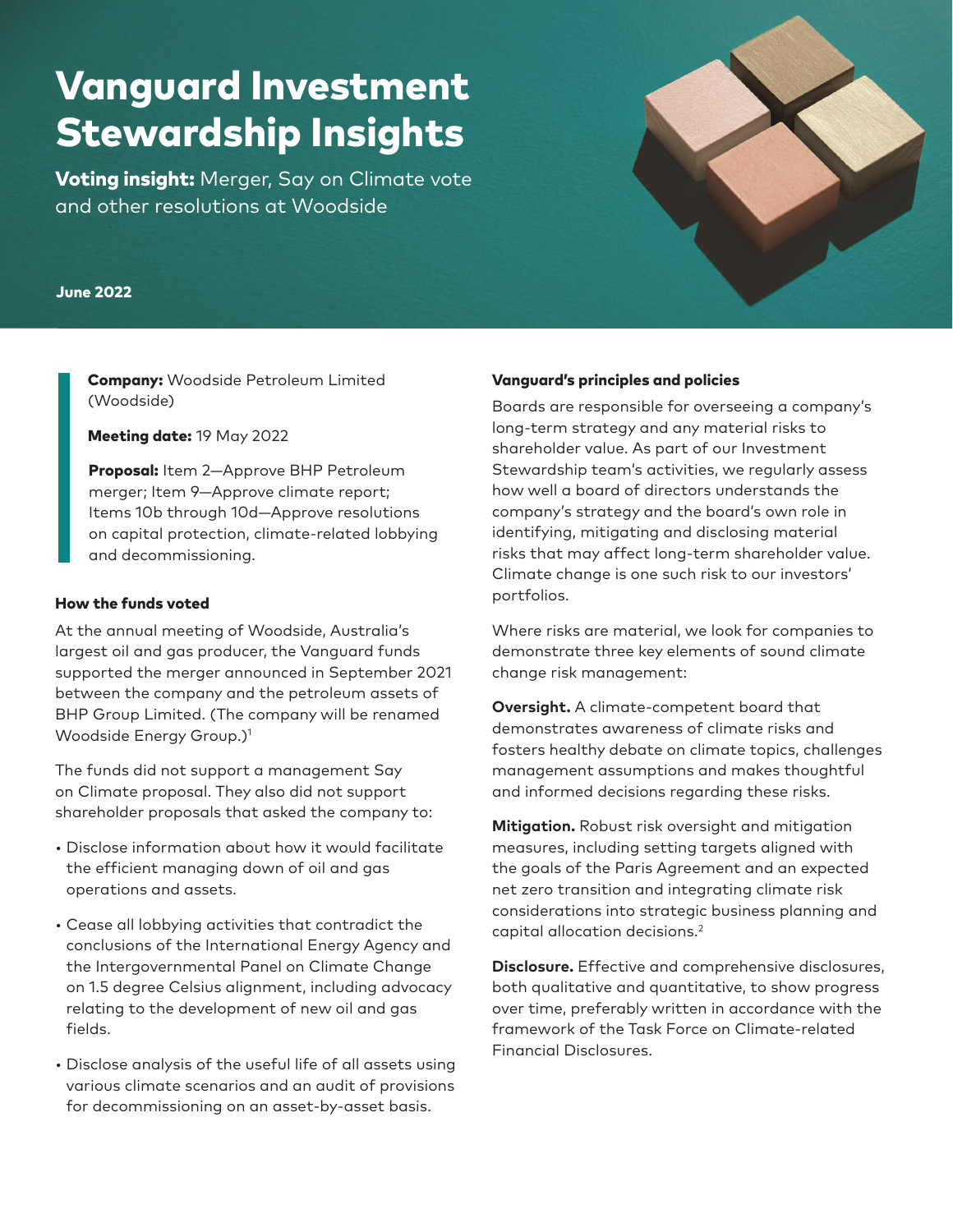As detailed in our **Policy Insights**, Vanguard does not seek to direct company strategy. We view Say on Climate proposals as votes on the coherence and comprehensiveness of the reporting and disclosures that a company provides to explain its climate plan to the market, rather than as an endorsement of, or an expression of lack of confidence in, the plan itself.

## Analysis and voting rationale

Over the last several years, environmental groups in Australia have focused on getting its largest energy companies to develop and disclose plans for decreasing emissions. Because Woodside is a large fossil fuel company, it has been subject to scrutiny on its climate change risk management and received climate-related shareholder proposals. As discussed in our previous [Voting Insights,](https://corporate.vanguard.com/content/dam/corp/advocate/investment-stewardship/pdf/perspectives-and-commentary/INSWOOD_042021.pdf) we supported Woodside's commitment last year to adopt an advisory vote on its climate report at this year's meeting.

In our ongoing discussions with Woodside's leaders before the 2022 annual meeting, we discussed the proposed merger between the company and the petroleum assets of BHP. We understood the strategic rationale for the transaction, which would benefit from synergies between the businesses and create an entity with increased scale and a more diverse portfolio of assets across geographies, better positioned to manage the risks and opportunities of the energy transition while ensuring value creation for shareholders. We deemed board oversight to be appropriate and the transaction to be in the best interest of shareholders.

In those conversations, the company outlined its operational emissions reduction targets and aspiration to achieve net zero by 2050, the changes in design and processes and the role of offsets to deliver on these commitments, its approach to Scope 3 emissions and the capital allocation framework, scenario analysis, and the growing role of gas as a transition fuel.

Through this dialogue, we encouraged the board to improve its disclosures to communicate its strategy on all these aspects, and we asked for robust and detailed reporting on the assessment of the company's alignment with the Paris Agreement goals. We sought to better understand Woodside's approach to managing the risks and opportunities of the energy transition and its reasons for not setting reduction targets on its Scope 3 greenhouse gas emissions, which account for about 90% of its total emissions and appear to be a significant area of material risk exposure for the company.

The board chair and the executive responsible for climate matters noted the progress made on setting out the capital allocation framework, providing a clear link between the company's business strategy and its management of climate change. They focused on the plans to deploy \$5 billion in capital by 2030 to build a new low-carbon energy business, including hydrogen and carbon capture and storage, as a way to address the shift in demand for energy products and give customers options for reducing their emissions, which are Woodside's Scope 3 emissions. Woodside's leaders regarded this as a meaningful target. They noted the challenges in developing these projects due to nascent market demand and limitations in methodologies to forecast the evolution of these technologies and to quantify Scope 3 emissions. Woodside's board maintained that the company was not in a position to set Scope 3 emissions reduction targets until it is more certain how those new products and projects will evolve.

In reviewing the company's published climate transition plan and reflecting on our engagement, we noted that supporting evidence was insufficient to back the company's claims of alignment with the Paris Agreement goals. We considered Woodside's disclosure regarding its approach to Scope 3 emissions as inadequate and incomplete.

There has been no apparent substantial change in Woodside's approach to Scope 3 emissions since it committed to a Say on Climate vote last year. The lack of disclosed targets on a material risk area limits shareholders' ability to contextualise the details of the plan and to understand and price the risk appropriately. While recognising Woodside's initiatives to address Scope 3 emissions and the challenges in setting targets that account for developing technologies, we questioned whether the company's disclosed risk mitigation approach was adequate to underpin a request for shareholder support of the